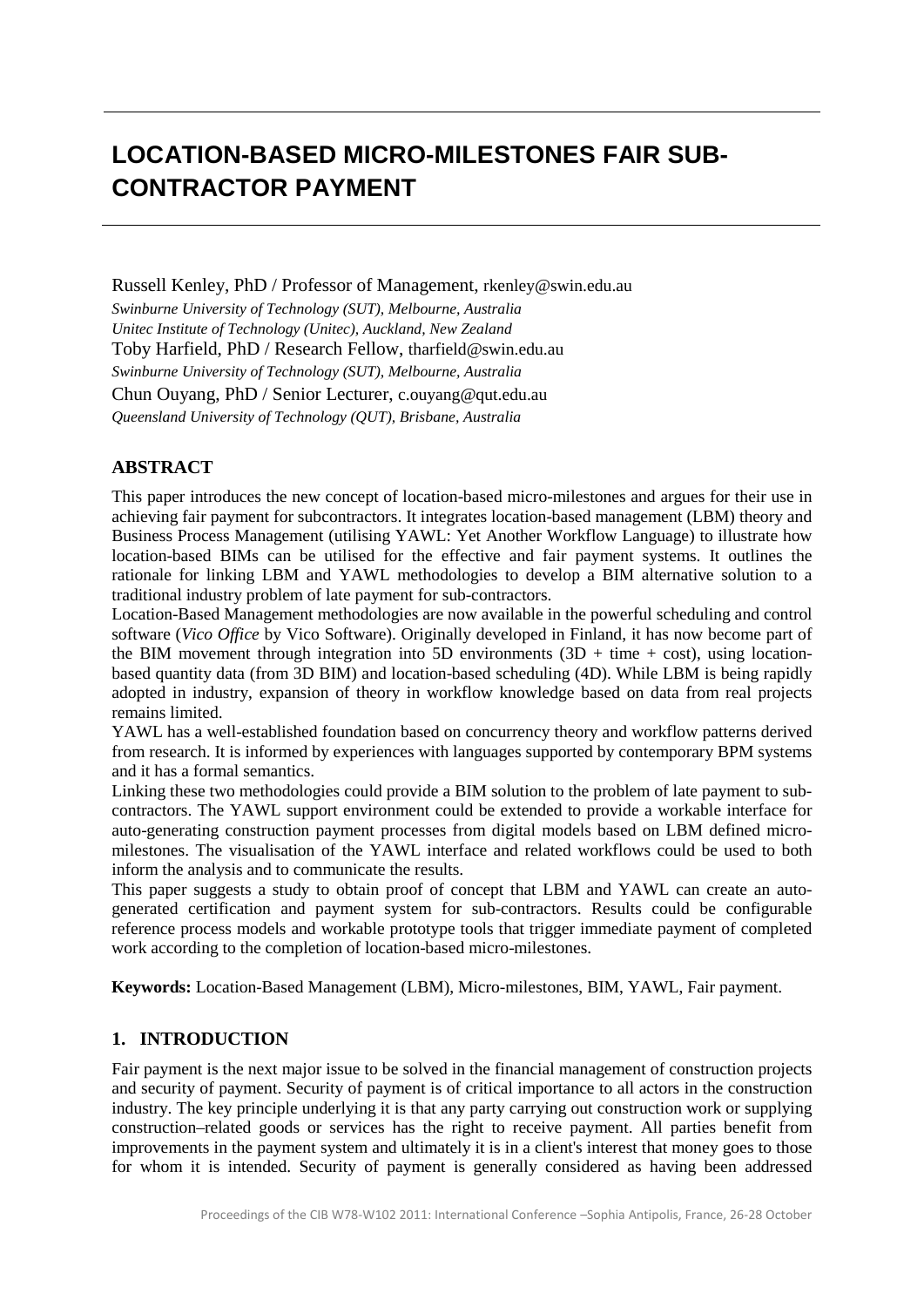through targeted legislation, and recent developments in practice are now turning to identifying mechanisms for not only providing security of payment, but ensuring 'fair payment' practices are followed. In the UK, a guide to fair payment practices (OGC, 2007) recognises the importance of reform in the payment sector. Accordingly, the payment system in construction needs new processes which are "practicable and efficient for all participants, reducing unnecessary transaction costs and without the need for additional regulatory and auditing activities" (OGC, 2007).

Unfair payments cost society dearly. The OGC (2007) conservatively estimates that public sector project costs are inflated by 2.5%. For perspective, a typical state hospital project of \$2 billion could therefore include inflated costs of \$50 million. New processes are required to retrieve this cost and ensure fair payment.

In commenting on the financial payment system, Kenley (2003) identified that manipulation of the payment system is a major factor in the construction industry, typified by unethical behaviour intended to fund one company's operations at the expense of others (sub-contractors and suppliers). Such issues may have been of little urgency in good times, but the recent events of the global financial crisis (GFC) have once again raised concerns with poor payment practices. In a recent press article, Lawson (2010) indicates payment cycles have lengthened since the GFC. While such practices may be unethical, current management systems based on manual systems and monthly estimated progress claims do not provide mechanisms for systemically addressing the problem, which is furthermore not resolved with existing legislation. However, the major contractors clearly wish to address this problem, and such initiatives as committing to shorter payment periods and simplified invoicing, such as the use of RCTI (recipient created tax invoices) are becoming more common. There is good will on all sides, but as yet no method for a client or contractor to ensure fair payment.

In its guide, the OGC recommends that payments based on milestones will "simplify the interim measurement of progress" (OGC, 2007). This is a clear recognition that there is more certainty in a milestone payment than a simple 'measurement of progress' which always involves approximation. This certainty is reflected in moves to change the international standard for Earned Value Project Management to include milestones, where "progress and milestone events should represent measurable performance in terms of quality and technical performance as well as cost and schedule" (Solomon, 2010).

This paper proposes an innovative solution based on micro-milestones, managed by a business process model. The term 'micro-milestone' has been coined to reflect the concept of payment on completion of location which is a key concept in location-based management (LBM) of construction (Kenley & Seppänen, 2010). Location-based micro-milestones provide the granularity of data to ensure payments reflect work done.

The balance of this paper will outline the proposed research using LBM, BIM and YAWL. Section one provides a brief description of LBM theory including the concept of micro-milestones. Section two illustrates the multiple meanings of BPM and BIM. Section three introduces the application of YAWL techniques and possible outcomes of the modelling of micro-milestone data. The concluding section describes proposed research based on the traditional problem of timely payment for sub-contractors completed on-site work.

### **2. LOCATION-BASED MANAGEMENT**

Location-based management (LBM) presumes that construction can be viewed from a production perspective. Production is defined as continuous flow ensuring optimal use of resources based on linear scheduling techniques. LBM (Kenley and Seppänen 2010) thus assumes that there is value in identifying work-flows based on *location* as the unit of analysis. The relevance of location when planning, scheduling and controlling construction has proven effective in a number of countries (Bjornfort and Jongeling 2007; Norberg and Olofsson 2008, Kala, Seppänen and Stein 2010).

LBM theory of construction production is explained using a sub-set of inter-related costs based on specific time in a specific location. Production is carried out in a defined location by a defined workcrew completing set tasks. Tasks are packages of work activities integrating time lags and quantities of materials necessary to carry out those activities. Thus, location-based planning has more analytical complexity than traditional activity-based planning using critical path management (CPM).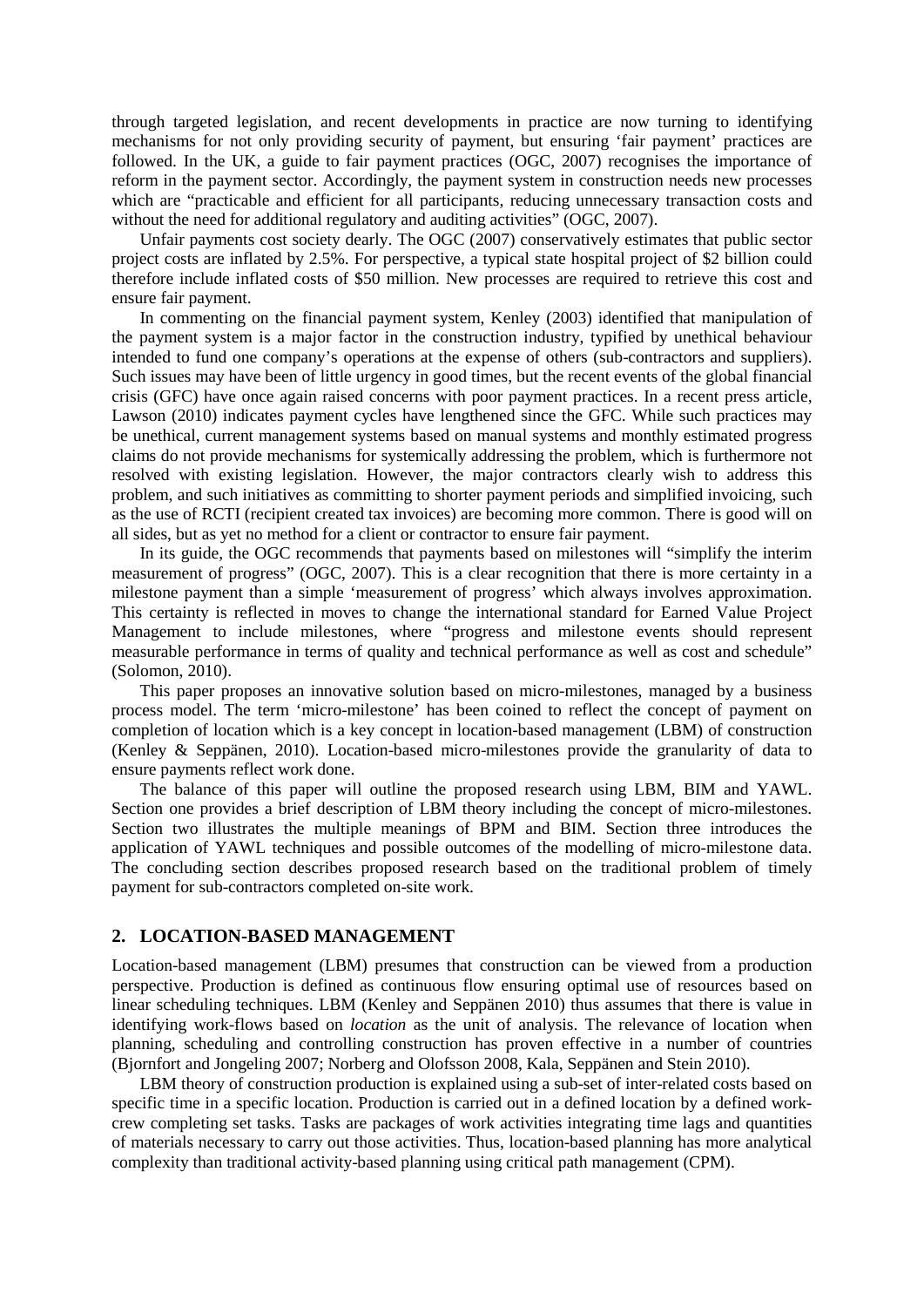CPM uses a single layer of logic which operates only between any two activities. Production occurring inside an activity is described only by duration and there is no recognition of the repletion of work in multiple locations. However, LBM theory organises both activity sequence and sequence work through layered logic based on location thus ensuring differing rates of production are taken into account.

LBM expands the notion of activity to include new layers of logic that add more detail to both the *internal* task production of the location-based task and the *external* links between tasks. LBM is based on five layers of logic that are applied equally.

- Layer 1 logic: external logical relationships based on a generic logic network defining relationships between activities in any location that is automatically replicated.
- Layer 2 logic: external higher-level logical relationships between activities driven by different levels of accuracy ensuring correspondence with location hierarchy.
- Layer 3 logic: internal dependency logic between locations within activities is critical to achievement of flow-line logic linking task factors for uninterrupted work.
- Layer 4 logic: phased hybrid logic between tasks in related locations is the manipulation of lag driven sequence to optimise adaptability for workflow.
- Layer 5 logic: standard CPM links between any tasks and different locations as a quality assurance process focused on circular logic effects.

Planning is supported through data analysis ensuring optimisation scheduling. At the same time, LBM includes Monte Carlo risk analysis to highlight the risky parts of a project. Forecasts can be calculated based on the actual start dates and actual production rates. Thus, location-based logic is used to calculate the impact of control actions taken to recover deviations from the original plan.

#### **2.1 Location-Based Management Micro-Milestones**

In recent years, development of the location-based methodology has achieved powerful planning and control methodologies and supporting software has now emerged. While the location-based management system (LBMS) supports financial control in addition to production management, and in fact assumes that completion by location will drive productivity improvement, the issues of the financial payment system as an essential component of projects and companies in the sector has not been address. As we now address the issue of financial control, we can now introduce the concept of micro-milestones as a new LBMS concept.

A milestone is a trigger point which is satisfied by the completion of all contained work and which may therefore trigger a milestone payment. Many contracts contain milestones as trigger for payment and this concept is not new. However, the use of location-based management enables the tracking of milestones at the level of detail of completion of a task in a specific location – thus generating many (potentially thousands) of milestones. This would not be manageable within typical project administration systems, however modern location-based tools combined with supporting business process models now raises this as a very real potential.

Micro-milestones form at the completion of a location-based "task" in a location. The performance of the Task (method of control) as it moves through the Location (unit of analysis) affords LBM a rigorous methodology. The data centred on tasks is both general and specific providing work-team deployment linked to resources-flow and work-flow. In addition, all deviations from the original schedule including procurement requirements are calculated and collected. These detailed data inform consistent progress reporting because corrective actions are captured and factored into re-scheduling. Thus, a task within a defined location provides a container for construction data at a scale that is easy to collect, monitor and analyse (Kenley and Seppänen 2010). It is a simple step to include the financial data required for payment into a matrix of location by task.

#### **3. BPM**

For the last 20 years the construction industry has been attempting radical and incremental change in an effort to alleviate the inherent disconnected, fragmented, customised and temporary nature of creating a sustainable built environment (Ajam, Ashawi, and Mezher 2010). One method of achieving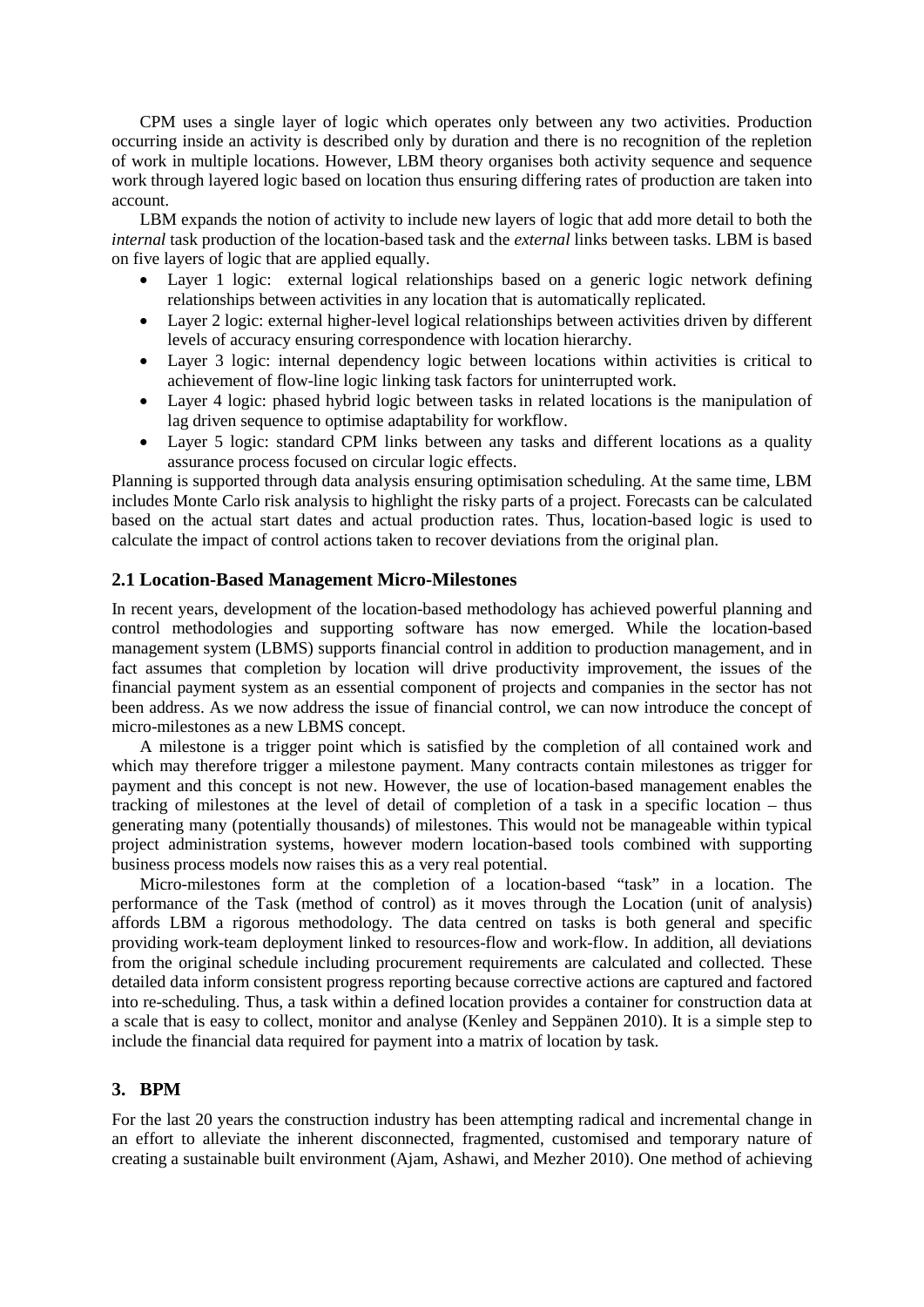this goal has been the attempt to forge commonality using computing technology through identification of business processes.

At the same time BPM is a contested acronym that provides a story of the specific application of a proposed general methodology. A search of the literature provides four options in relation to the built environment:

- 1. Business Process Management
- 2. Business Process Modelling
- 3. Building Process Management
- 4. Building Process Modelling.

### **3.1 Business Process Management**

In recent years the field of business process management (BPM) has risen to prominence in terms of its perceived importance by the information technology industry. Successful BPM implementations can lead to significant efficiency. Business process modelling and reference models gains, may help demonstrate compliance with standard practices and procedures, and can increase adaptiveness to changes in the environment in which a business operates (Fettke and Loos 2003). While there are several definitions of BPM (sometimes emphasising different aspects) the core concept is a definable business process.

Melao and Pidd (2000) provide a framework to locate the historical transitions for BPM. Business Process Management is concerned with managing processes within and between organisations as a continuation of Business Re-engineering (Neill and Sohal 1999). Obtaining effective and efficient organisations was predicated upon understanding how an organisation works through describing what people do (processes). Therefore the work processes done by individuals requires a method of documentation. This aim was the driver for the creation of a multiplicity of tools and methodologies based on an 'industrial' model providing the organising principle of 'flow'.

At the same time 'flow' can be mapped on a number of levels. Four levels of processes are deemed, by most scholars, to provide a wholistic view of an organisation: functional, behavioural, organisational, and informational. The term Business Process Management is also used to describe a wide field of software applications. This systems perspective of 'management' includes a suite of functionality including enactment, management and analysis of business processes that have been operationalised within a system. The concept of an adaptable and process-aware system is indicative of the evolution from singular functionality to multi-level/multi-functionality systems (van der Aalst, ter Hofstede, and Weske 2003).

## **3.2 Business Process Modelling**

Changing the status quo appears to be the purpose of being able to identify distinct work processes and flows through the introduction of IT management systems. Thus, development of process models requires fit to purpose between expected organisational outcomes and the ontology predicated in the model. Models are not neutral but provide interpretative capabilities concerning types and relationships according to Aguilar-Savén (2004) and outlined in Table 1.

|         | Table 1: Fit to purpose between model perspective and expected organisational outcome |
|---------|---------------------------------------------------------------------------------------|
| ------- |                                                                                       |

| <b>Modelling perspective</b> | <b>Expected outcome</b>                        |
|------------------------------|------------------------------------------------|
| Mechanistic                  | • Better defined boundaries between functions. |
| Systems                      | • Increased links between micro-processes.     |
| • Communication/learning     | • Increased communication between levels.      |
| Social construction          | Integration of organisational levels.          |
|                              |                                                |

The organisational problems that must be solved and the types of reports generated are limited by the attributes and parameters of the methodologies and protocols built into the modelling capability. Inherently unique properties originate in functionality for managing organisational business processes. However, this fact has not lessened the desire to forge commonality using computing technology through identification of business processes. The four accepted modelling business process categories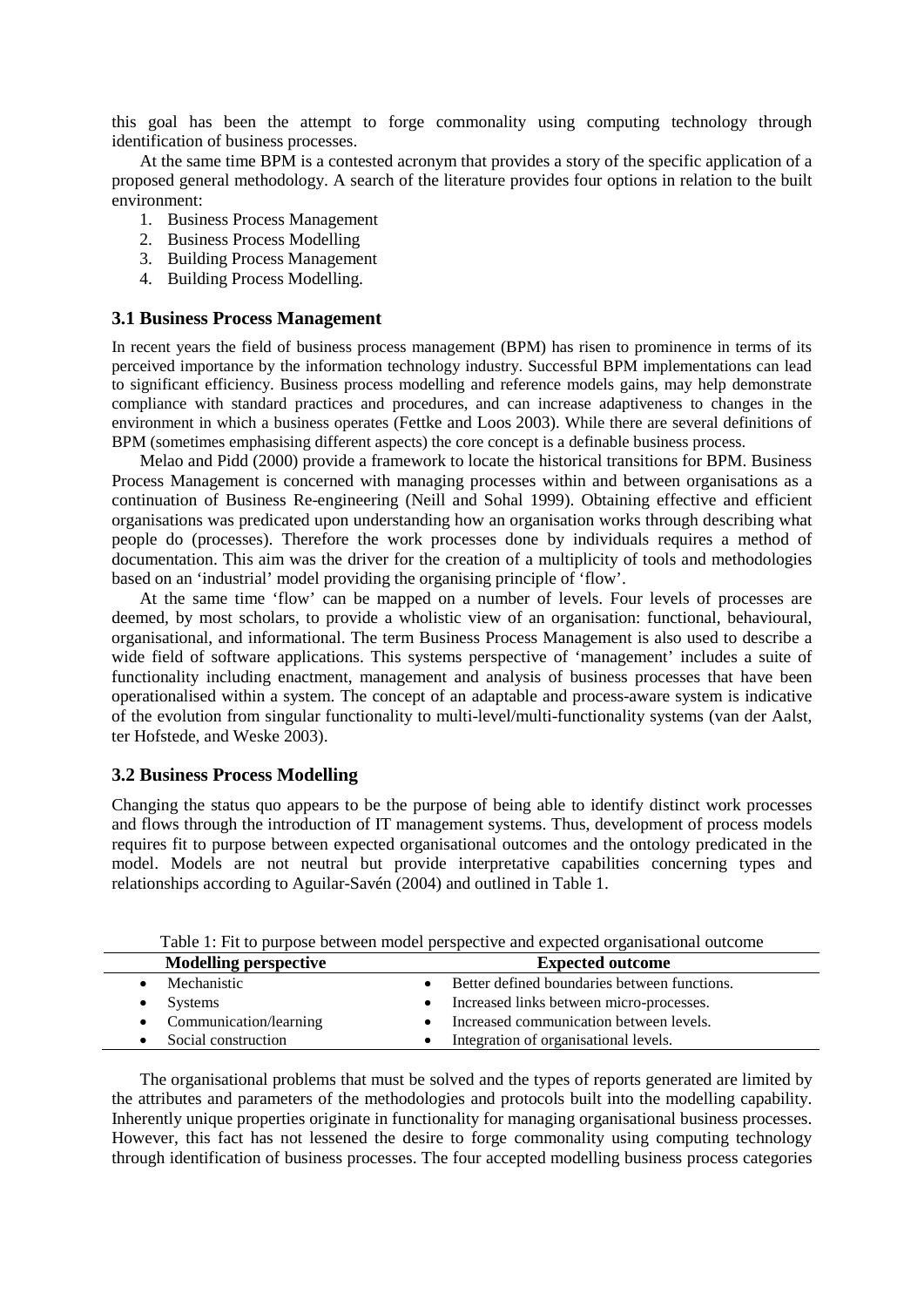are: function (description of activities and flows), behaviour (how and when of activities), organisation (what, where and by whom of activities), and information (relationships of the whole).

The early shift within the construction BPM literature from 'Business' to 'Building' is an example of such a commonality.

#### **3.3 Building Process Management**

The early literature concerning Building Processes focused on the management of documentation through automation (Ajam, Ashawi, and Mezher 2010). The nature of construction with the distinctive divide between design, engineering and construction has always meant a significant amount of documentation. However, as issues of health and safety as well as sustainability have gained acceptance, security of accurate of documentation has needed a general and acceptable set of processes.

Furthermore, as computer technology and availability has increased, the day-to-day working of AEC practitioners now relies on electronic systems. Thus, much of the construction literature is concerned with integration of continually advancing information technology to provide better communication between the multiple stakeholders for unique construction projects. Thus collective management of documentation has lagged behind that of individual communication and management of the information generated by the expanding systems.

#### **3.4 Building Process Modelling**

Building Process Modelling of all linked phases in the construction process became an international goal with continued calls for increased sustainability. The effort focused on finding a tighter connection between the loosely coupled work-flows in the well defined processes through the lifecycle of a construction project. The effort to better understand how and why specific activities linked to the total project highlighted the difficulties of identification. The lack of clear boundaries for work-process, construction-process or management-process demonstrated construction is a more closely linked 'flow' than the widely perceived fragmented view (Ajam, Ashawi, and Mezher 2010).

However, the search for common building process identifiers or standards has been slowed by the parallel growth of computing capability. The good intentions of organising in a more cooperative and communicative manner to increase the productivity of the industry, has been hampered by incompatibility of both hardware and software used in building process modelling on individual projects. It is not at all surprising that 'modelling' is used by some authors as a synonym for management. Therefore the goal of the integrated construction processes based on inter-connectivity through the use of increasingly sophisticated computing from 2D remains a challenge (Tsai et al. 2009).

This challenge has become more focused as information modelling is gradually integrated in the built environment processes. The main discrepancies between the use of technologies by the different groups within the AEC industry is captured in the method of delivery of the final product of the design or engineering processes to the contractor.

There are two primary systems used in the development of infrastructure and building projects; the design system and the production system. How these are shaped and integrated for a given project depends on the method of procurement, however these systems remain essentially disconnected.

The design system has changed radically in the last 20 years. The advent and adoption of object oriented digital models for primary design and documentation has become the norm for major projects. Object-oriented models are fundamental for designing and documenting projects and rely on the availability of extensive data generated through information technology. The principle feature of these data-rich objects is the capability of embedding information about themselves and their context that can be used, but more importantly changed, throughout the project lifecycle (Ehrich and Haymaker 2009). Thus, digital modelling design systems have delivered demonstrable improvements to design productivity.

At the same time, this dynamic change in design processes has yet to make a significant impact on the real-world construction management process (Russell et al. 2009). While construction designs increasingly may be developed through 3D+ design systems, such as building information models (Eastman et al. 2008), the production system continues to rely on traditional methods and alternative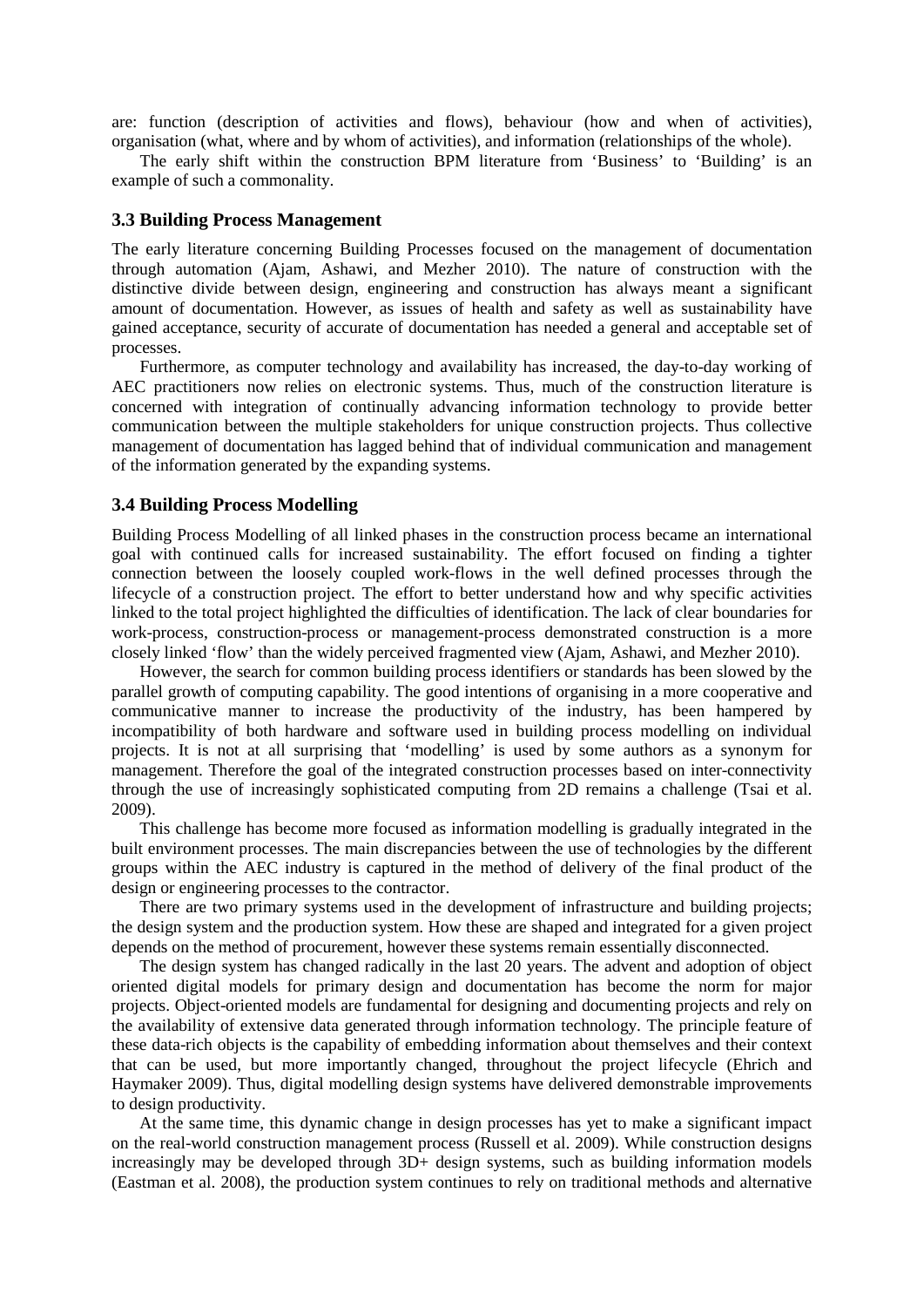data sources, mostly 2D. Currently, the two systems are out of sync in applying the rich data available for all phases of infrastructure and building construction.

## **4. BUSINESS INFORMATION MODELLING**

As noted above Business Process Management is used to describe a wide field of software applications. This systems perspective of 'management' includes a suit of functionality including enactment, management and analysis of business processes that have been operationalised within a system. At the same time, many developers consider that BIM is more indicative of the concept of an adaptable and process-aware system. For them 'information' indicates the growth of operationalisation from simplicity to complexity. Thus the generic term Business Information Modelling (BIM) also has a multiplicity of meanings and purposes depending on the context, the products and the training of the developer.

While it is comparatively easy to conceive of an information system, it is more difficult to model accurately a system due to time/space limitations. However, the most difficult obstacle has been the inability to standardise either software languages or hardware connectivity. The state of the art is in flux because present a tools and methodologies that are in a constant state of innovation. At the same time, some communities of practice have formed and researchers have devised modelling topographies that assist innovation and efforts at standardisation (Goh and Chu 2002).

#### **4.1 YAWL (Yet Another Workflow Language)**

YAWL has three significant features that positions it uniquely in the crowded field of BPM (ter Hofstede et al. 2010).

First, YAWL has a well-established conceptual foundation derived from insights gained from the well-known workflow patterns research (see http://www.workflowpatterns.com). The term 'workflow patterns' refers to components within business processes that have generic applicability and are recurrent in form. A collection of workflow patterns was initially drawn from a close examination of 13 commercial workflow management systems and two research prototypes, and was later revised and significantly extended to cover many aspects of business processes. The patterns provided a foundation for system comparison, language development and also for workflow specification. Over time the patterns were used, as a *de facto* standard, in official tendering processes, and they influenced commercial and open source systems. YAWL was developed to show that comprehensive support for workflow patterns is achievable.

Secondly, YAWL has a formal foundation including both a precisely defined syntax and a precisely defined semantics. The abstract syntax of YAWL has been defined through the use of set theory and predicate logic, and the semantics has been defined based on a concurrency theory known as Petri nets. This formal foundation removes any ambiguity associated with the interpretation of complex constructs and their interplay and also allows for the development of sophisticated verification techniques that allow the detection of inherent flaws in an executable process model before it is deployed.

Thirdly, the YAWL support environment is considered one of the most advanced tools for modelling and executing processes. It offers comprehensive support for creation and enactment of process models with complex control flow, information handling and resource allocation, and services supporting various flexibility requirements but also allows these services to inter-operate. The YAWL system is *open source*. It is therefore not only freely available but can also be extended as desired, thus avoiding vendor lock-in. Its service-oriented architecture, with a rich set of interfaces, allows the system to interact with other systems and to be extended in a variety of ways.

To date YAWL has been successfully applied to modelling processes in film production (Ouyang et al. 2008) and healthcare (Mans et al. 2010). Thus, YAWL could provide positive results when applying BIM to construction processes.

# **5. PROPOSAL FOR LBM/YAWL FAIR PAYMENT SOLUTION**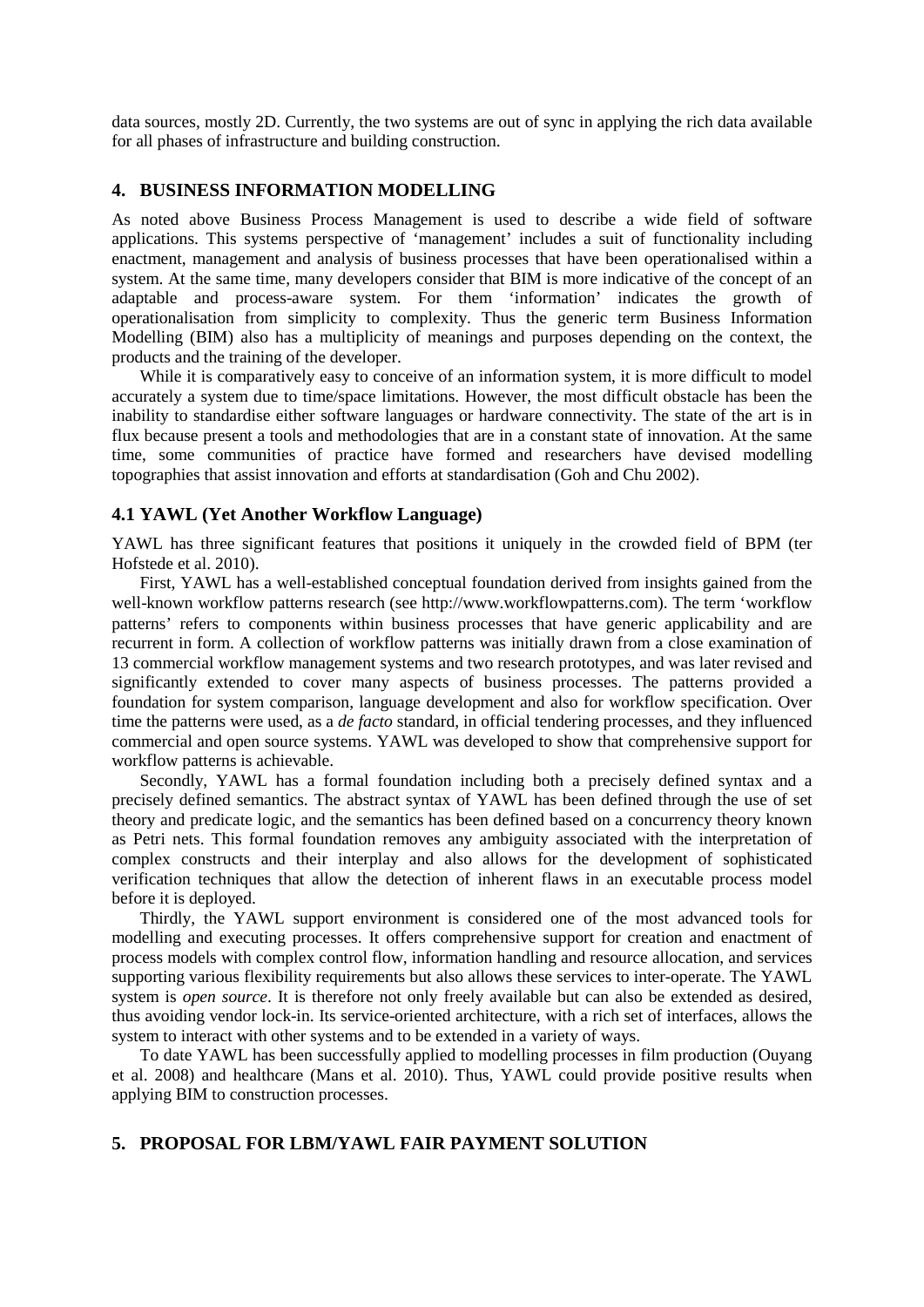This section discusses a concept for a research stream that links the features of LBM and YAWL to advance theory and provide new solutions to traditional construction problems within BIM. Rationales are provided concerning the specific problem of certification and payment system for subcontractor on-site completed work.

One way to expand LBM theory would be to explore a long-standing construction industry problem. For example, the concept of LBM micro-milestones could provide a solution to the perennial problem of delinquent payment for on-site sub-contractor completed work (Kenley 2003).

Sub-contractors are vital for construction. Subcontracting is both efficient and economical because sub-contractors are more skilled and cost less than the general contractor. However, timeliness of payment for completed work is a constant problem in most countries. One US study (Arditi and Chotibhongs 2005) found that owners, general contractors, and subcontractors all thought that 82 % of the time payment is delayed over 30 days. At the same time, neither the owners nor the general contractors believe payment delay is a problem. The US sub-contractors had a different opinion more inline with the UK government. From 2011, all government construction procurement documents must include the condition of sub-contractor payment be within 30 days (OGC 2010).

In Australia, payment systems rely on monthly assessments of work, often after it has been completed. However, lack of adequate site records makes the retrospective collection and validation of site-work problematic. In most cases incomplete information impedes compilation of a comprehensive payment schedule. Thus, depictions of work-flow and sequencing are often matters of dispute amongst subcontractors and site managers. However, this traditional situation has not been changed by Security of Payments legislation according to Ward et al. (2007).

Clearly the development of an entirely new approach to the management of the certification and payment system for sub-contractors in Australia could deliver fairer payments to individuals and provide greater security for the industry. The BIM solution proposed is work completion micromilestones based on building process reference models for auto-generation of certification and payment.

As explained, LBM theory identifies a task within a defined location as a container for construction data at a scale that is easy to collect, monitor and analyse. It is therefore easy to envision that the completion of a series of tasks provides a well defined business process. Completed locations can assist BIMs in the setting of parameters for a discrete building process. In addition, because micro-milestones are based on workflows, identifying individual tasks (time and cost of resources) provides the data for certification purposes.

YAWL can provide a configurable process model that has the ability to incorporate variation which is part of a standard procedure. Thus the uniqueness of construction projects does not have to be considered problematic. Points of difference in a work-flow can be configured in relation to specific circumstances with commonality and variation considered as notion. These models could be AS-IS and TO-BE workflows based on LBM micro-milestones. YAWL provides visualisation of the interface and related workflows to both inform the analysis and to communicate the results.

The expected outcome of this proposed research project would be the development of configurable reference process models as the foundation for a workable prototype based on real rather than simulated data. Thus the solution to an endemic and unfair payment system for sub-contractors could be the auto-generation of certification and payment using LBM and YAWL methodologies.

# **ACKNOWLEDGEMENTS**

The authors acknowledge the funding and support provided by the Australian Sustainable Built Environment National Research Centre (SBEnrc) and its partners for this research. Core members include: Swinburne University of Technology, Queensland University of Technology, Curtin University, the Queensland Government, the Government of Western Australia, John Holland and Parsons Brinckerhoff Australia.

#### **REFERENCES**

Aguilar-Savén, R.S. (2004). "Business process modelling: review and framework." *International Journal of Production Economics*. 90. 129-149.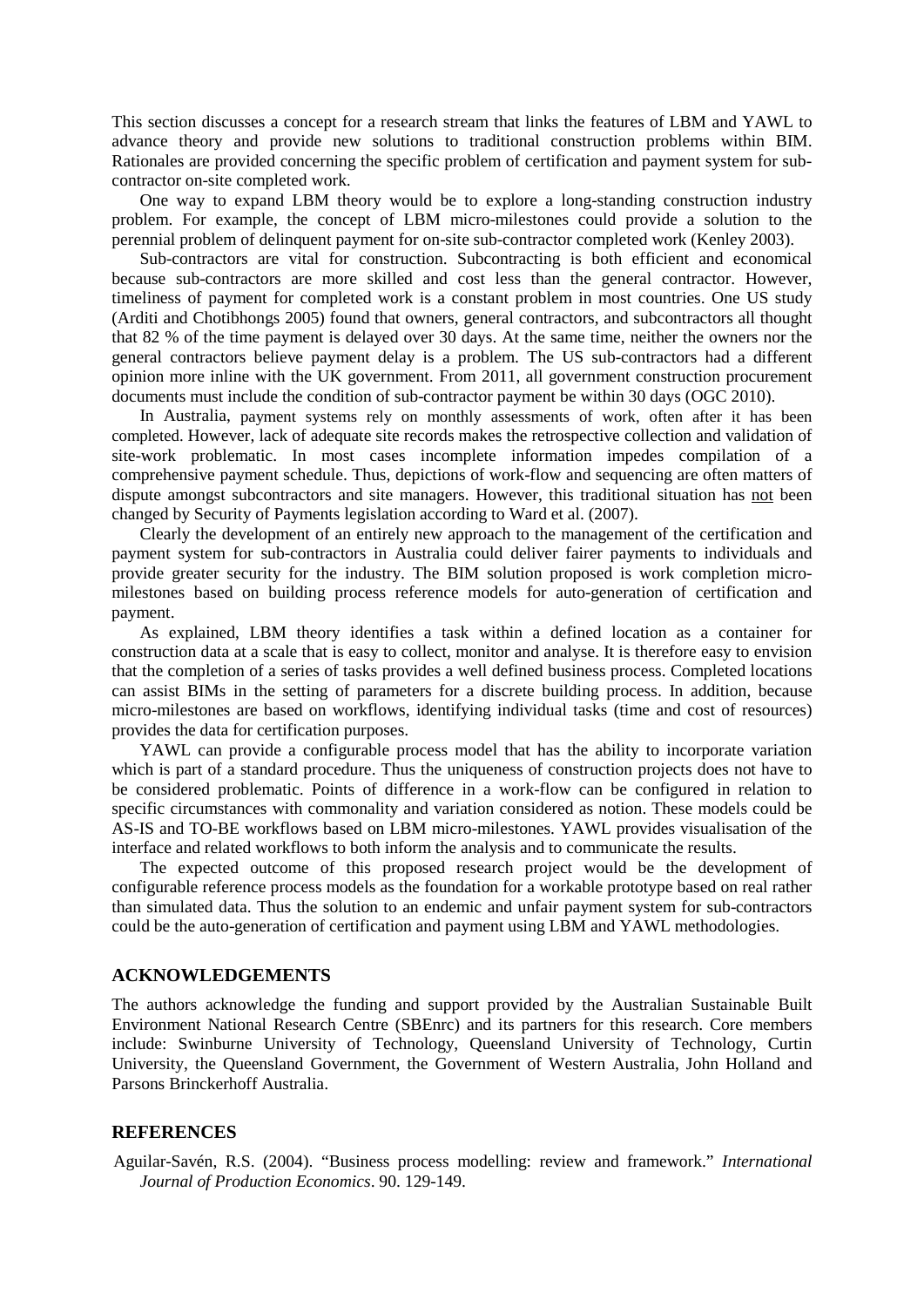- Ajam, M., Ashawi, M. and Mezher, T. (2010). "Augmented process model for e-tendering: towards integrating object models with document management systems." *Automation in Construction*. 19. 762-778.
- Arditi, D. and Chotibhongs, R. (2005). "Issues in subcontracting practice." *Journal of Construction and Engineering Management*. 131.866-876.
- Bjornfot, A. and Jongeling, R. (2007). "Application of line-of-balance and 4D CAD for lean planning." *Construction Innovation*.7. 200-211.
- Eastman, C.M., Eastman, C. Teicholz, P., Sacks, R. and Liston, K. (2008). "BIM Handbook: A Guide to Building Information Modeling for Owners, Managers, Designers, Engineers, and Contractors", John Wiley & Sons, London.
- Ehrich, A.B. and Haymaker, J.R. (2009). "Multi-Attribute Interaction Design: An Integrated Conceptual Design Process for Modeling Interactions and Maximizing Value." CIFE Technical Report #TR182. [accessed 01/05/2011].

<http://www.stanford.edu/group/CIFE/online.publications/TR182.pdf>.

- Fettke, P. and Loos, P. (2003). "Classification of reference models-a methodology and its application." *Information Systems and e-Business Management.* 1. 35-53.
- Goh, B.H. and Chu, Y.L. (2002). "Developing national standards for the classification of construction information in Singapore." *In proceedings CIB W78 Conference, Distributing Knowledge in Building*.
- Kala, T., Seppänen, O., and Stein, C. (2010). "Using an integrated 5D & location-based planning system in a large hospital construction project." *Lean Construction Journal*. 2010. 102-112.
- Kenley, R. (2003). "Financing Construction: Cash Flows and Cash Farming", Spon Press, London.
- Kenley, R. and Seppänen, O. (2010). "Location-Based Management for Construction: Planning, Scheduling and Control", Spon Press, London.
- Lawson, Mark (2010). "GFC lessons remembered". *Financial Review: Corporate Finance*. October 20: S1, 3.
- Mans, R., van der Aalst, M.P., Russell N.C., Moleman A.J., Bakker, P.J.M. and Jaspers, M.W.M. (2010). "YAWL4Healthcare." In Arthur H. M. ter Hofstede, Wil M.P. van der Aalst, Michael Adams and Nick Russell (eds.) "Modern Business Process Automation: YAWL and Its Support Environment", Springer-Verlag, Berlin. pp. 543-565.
- Melao, N. and Pidd, M. (2000). "A conceptual framework for understanding business processes and business process modelling." *Information Systems*. 10. 105-129.
- Neill, P.O. and Sohal A. S (1999). "Business process reengineering: a review of recent literature." *Technovation.* 19. 571-581.
- Norberg, H. and Olofsson, T. (2008). "A process model for construction synchronisation using timespace planning methods and field force automation." *In proceedings of CIB W78 2008 International Conference on Information Technology in Construction.*
- (OGC) Office of Government Commerce (2010). Procurement Policy Note: Requirement to include 30-day payment clause in new contracts. Action Note 07/10 25 March 2010. [accessed 1 May 2011].

<http://webarchive.nationalarchives.gov.uk/20100503135839/http://www.ogc.gov.uk/documents/ PPN requirement to include 30 day payment clause.pdf>

(OGC) Office of Government Commerce (2007) Guide to best 'Fair Payment' Practices. [accessed 1 May 2011].

<http://webarchive.nationalarchives.gov.uk/20100503135839/http://www.ogc.gov.uk/documents/ commodities\_database/Guide\_to\_Fair\_Payment\_Practices.pdf>.

- Ouyang, C La Rosa, M., ter Hofstede, A.H.M., Dumas, M. and Shortland, K (2008). "Towards webscale workflows for film production." *IEEE Internet Computing*, September/October. 53-61.
- Russell, A.D. Chiu, C-Y. and Korde, T. (2009). "Visual representation of construction management data." *Automation in Construction.* 18. 1045-1062.
- Solomon, P. (2010). "Earned Value Management Acquisition Reform". *Defense AT&L*, November-December, b–c.
- ter Hofstede, A.H.M., van der Aalst, W.M.P. Adams. M. and Russell, N. (eds.) (2010). "Modern Business Process Automation: YAWL and Its Support Environment", Springer-Verlag, Berlin.